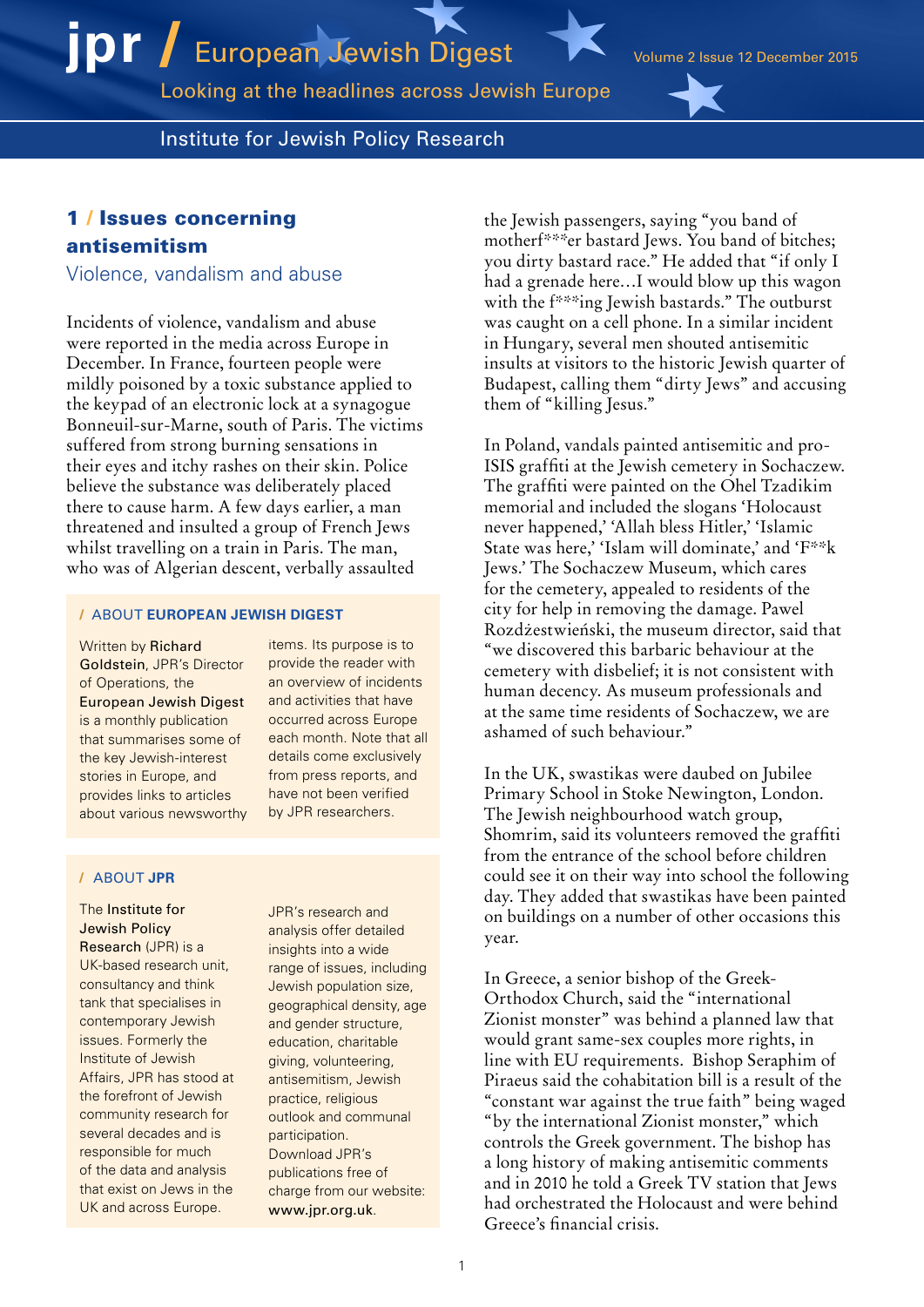In the UK, a caller was allowed to stay on air for nearly thirteen minutes during a BBC radio programme denouncing Jews and their "rule" over British society. 'Andy from St. Margaret's' called up Radio London's Simon Lederman programme and started by saying that the world is "not free" and "they are trying to control us more and more and more. They want to put a chip up our backsides… the elites… A ring through our noses, and a visor for our horizons… the Rothschilds… It's about the Zionists." He further claimed that "the Rothschilds, the people who own the Bank of England, the people who own the Federal Reserve, they're all Zionist Jews. The people who own the corporate America, the media, you'll find if you just do a little bit of research, they're all Zionist Jews. We are ruled by Zionist Jews." Marie Van Der Zyl, Vice President of the Board of Deputies of British Jews, said "it is disgraceful that an obviously antisemitic caller was able to speak for thirteen minutes on air in a way which was likely to incite racial hatred against Jews. We call on the BBC to hand his details to the police so that action can be brought against him and also explain why they did not cut the caller off when it was clear that his views were virulently racist." A BBC spokesperson defended the decision to allow the caller to go on speaking, saying that "the aim of the programme is to discuss and debate issues raised by our listeners. This was a live phonein and the caller was challenged on his views throughout the conversation."

Across Europe, a series of court cases were heard involving antisemitic incidents previously reported in the media. In France, Farid Haddouche, who stabbed a Jewish man and assaulted a rabbi and his son in Marseille in October, was sentenced to four years in prison. Haddouche's victims were returning from the synagogue when they were assaulted. In addition to the four-year sentence, Haddouche was given a suspended sentence of eighteen months.

In Germany, a Berlin court fined Danish Imam, Sheikh Abu Bilal Ismail, €1,300 for incitement to hatred, after convicting him of calling for the extermination of Jews during Israel's Operation Protective Edge. In a July 2014 sermon, Ismail said it was necessary to "destroy the Zionist Jews...," and to "count them and kill them to the very last one. Don't spare a single one of them... Make them suffer terribly." The verdict stated that he had delivered a "hostile and hatefilled view toward Jews as a population group in Germany." Also in Germany, Marcel Zech, a far-right German politician, was charged with incitement for publicly displaying a large tattoo of the Auschwitz-Birkenau death camp on his back. Prosecutors announced that he is accused of violating Germany's ban on the public display of Nazi symbols. Zech's tattoo was visible when he visited a swimming pool in Oranienburg in November and another visitor took a photo of it.

In the Netherlands, a court acquitted Ismael Houllich, a Muslim rapper, who insulted Jews and gays in his first single, singing "I hate those f\*\*\*ing Jews more than the Nazis," "don't shake hands with faggots" and "don't believe in anything but the Quran." In a joint statement, the Centre for Information and Documentation on Israel and the COC umbrella group of gay organisations said that the judge determined that while the rapper's statements "are of an offensive" nature," it was protected under freedoms ensuring "artistic expression." The two groups called on the prosecution to appeal the "disquieting sentence, which appears to be a carte blanche for discriminative statements as long as they are made in a rap song."

In the UK, the Southwark Crown Court sentenced neo-Nazi Joshua Bonehill-Paine to more than three years in prison after posting "vile" antisemitic material online. Bonehill-Paine posted the messages ahead of a far-right "anti-Jewification" protest he planned in Golders Green. Detective Chief Inspector Andy Barnes, who led the investigation described the material Bonehill-Paine posted as "illegal" and "damaging to communities."

In Italy, Rome prosecutors have opened an investigation into a posting on an extremist website of a list of people identified as prominent Italian Jews. The list of 'influential Jews in Italy,' was posted on the Italian section of Radio Islam, an antisemitic, anti-Zionist website founded in Sweden in the 1990s. The investigation is looking into pressing possible charges of threats and defamation, aggravated by racial hatred. Renzo Gattegna, President of the Union of Italian Jewish Communities, called the investigation "an important step." He added that such lists recall a time "not so long ago when to be indicated as a Jew signified exclusion for the world of school and work."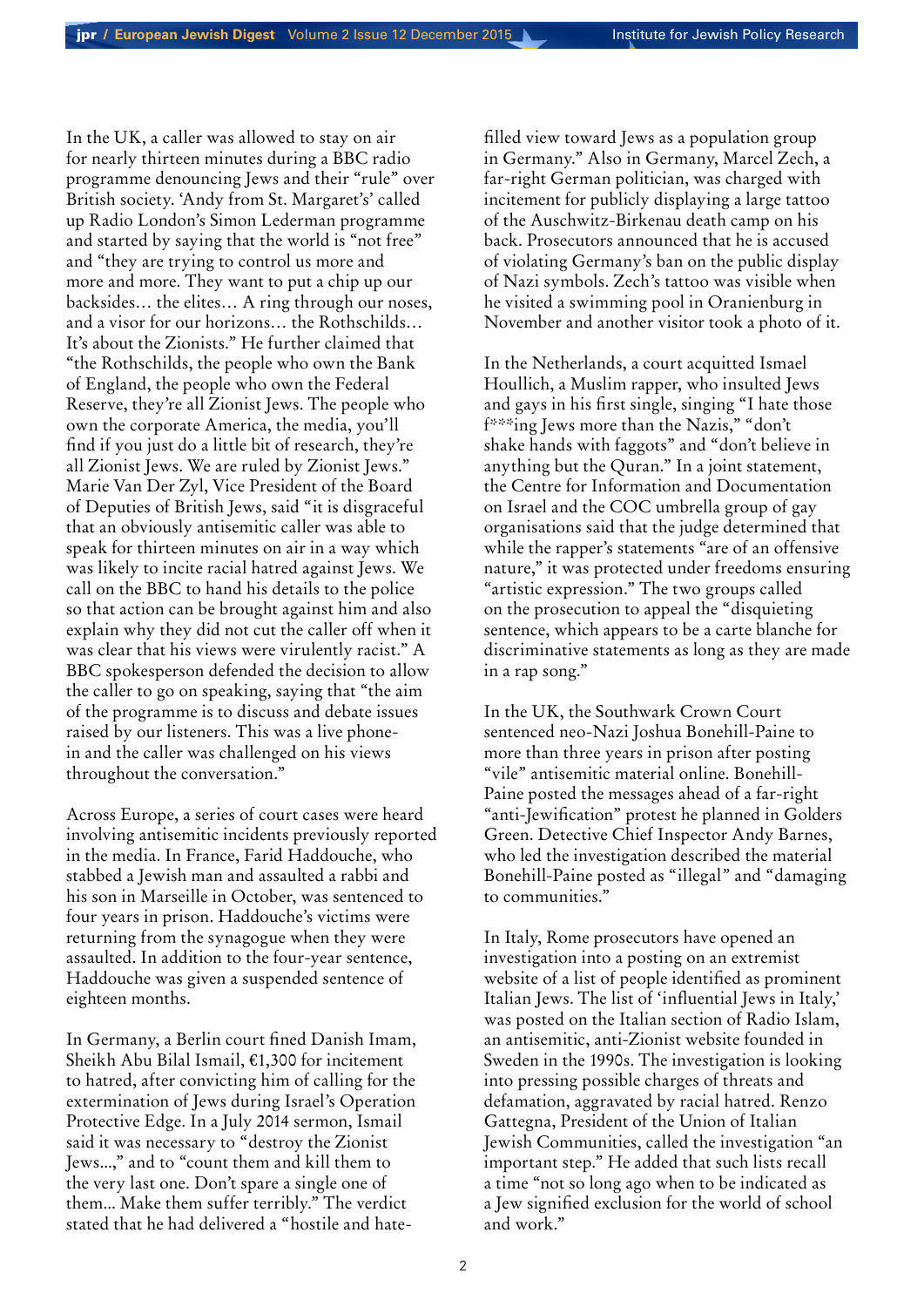In the Netherlands, the Anne Frank Foundation revealed that 4,092 cases of racism, extremism and antisemitism were reported to the police in 2014, an overall decrease from 2013 of over four percent. Though the total number of incidents dropped, abuse against Muslims in particular was up by over fifty percent, as part of an overall 26 percent rise in racial abuse cases to 2,764. Some 76 occurrences of antisemitism were reported in 2014, also up from 2013, when the count was 61. The report stated that "many of these incidents took place in the summer months during 'Protective Edge,' the Israeli military operation aimed against Hamas."

In UK, a new study by polling agency YouGov released in December showed that British Jews are generally regarded very favourably by their fellow citizens. The survey revealed that Jews are the most favourably regarded group from the study when compared with Chinese, Afro-Caribbeans, Muslims, Pakistanis, Poles, Australians and whites. The survey also showed that women, Conservative voters, people aged over forty and members of the middle class view British Jews more favourably than the average citizen. Conversely, British Jews are viewed less favourably by men, Labour voters, people aged under forty and members of the working class, than by the average citizen.

However, in contrast to this, the latest statistics released by London's Metropolitan Police showed that there has been a 61 percent increase in antisemitic crime in the past twelve months, with a total of 483 antisemitic crimes committed up until November 2015, increasing from 299 crimes over an equivalent period up to November 2014. The areas which have seen the biggest increases included Westminster (178 percent), Tower Hamlets (100 percent), Lambeth (200 percent) and Hackney (87 percent). The Metropolitan Police said they are "committed to tackling hate crime in all its forms," and that they "take positive action to investigate all hate crime allegations, support victims and their families and bring perpetrators to justice." They added that "there has been a rise in faith/religious hate crime, however the Met Police believes these increases are down to a range of factors, including the improvements in crime recording, a growing willingness of victims to report hate crime, and an improved awareness of Met Police staff to identify these offences."

### Violence, vandalism and abuse links

/ [Paris synagogue goers](http://www.jta.org/2015/12/17/news-opinion/world/14-paris-synagogue-goers-mildly-poisoned-by-irritant-smeared-on-lock-keypad)  [mildly poisoned by](http://www.jta.org/2015/12/17/news-opinion/world/14-paris-synagogue-goers-mildly-poisoned-by-irritant-smeared-on-lock-keypad)  [irritant smeared on lock](http://www.jta.org/2015/12/17/news-opinion/world/14-paris-synagogue-goers-mildly-poisoned-by-irritant-smeared-on-lock-keypad) (Jewish Telegraphic Agency, December 17, 2015)

/ [Antisemitic Vitriol](https://www.algemeiner.com/2015/12/15/antisemitic-vitriol-spewed-at-jews-on-paris-train-horrifies-passengers-video/)  [Spewed at Jews on Paris](https://www.algemeiner.com/2015/12/15/antisemitic-vitriol-spewed-at-jews-on-paris-train-horrifies-passengers-video/)  [Train Horrifies Passengers](https://www.algemeiner.com/2015/12/15/antisemitic-vitriol-spewed-at-jews-on-paris-train-horrifies-passengers-video/)  (*The Algemeiner*, December 15, 2015)

/ [Antisemitic slurs hurled](http://www.jta.org/2015/12/30/news-opinion/world/anti-semitic-slurs-hurled-at-group-visiting-budapest-jewish-quarter)  [at group visiting Budapest](http://www.jta.org/2015/12/30/news-opinion/world/anti-semitic-slurs-hurled-at-group-visiting-budapest-jewish-quarter)  [Jewish quarter](http://www.jta.org/2015/12/30/news-opinion/world/anti-semitic-slurs-hurled-at-group-visiting-budapest-jewish-quarter) (Jewish Telegraphic Agency, December 30, 2015)

/ [Jewish Cemetery in](https://www.algemeiner.com/2015/12/16/jewish-cemetery-in-poland-vandalized-graves-covered-in-antisemitic-pro-isis-graffiti/)  [Poland Vandalised; Graves](https://www.algemeiner.com/2015/12/16/jewish-cemetery-in-poland-vandalized-graves-covered-in-antisemitic-pro-isis-graffiti/)  [Covered in Antisemitic,](https://www.algemeiner.com/2015/12/16/jewish-cemetery-in-poland-vandalized-graves-covered-in-antisemitic-pro-isis-graffiti/)  [Pro-ISIS Graffiti](https://www.algemeiner.com/2015/12/16/jewish-cemetery-in-poland-vandalized-graves-covered-in-antisemitic-pro-isis-graffiti/) (*The Algemeiner*, December 16, 2015)

/ [Police investigate after](Police investigate after swastikas daubed on primary school sign in Stoke Newington)  [swastikas daubed on](Police investigate after swastikas daubed on primary school sign in Stoke Newington)  [primary school sign in](Police investigate after swastikas daubed on primary school sign in Stoke Newington)  [Stoke Newington](Police investigate after swastikas daubed on primary school sign in Stoke Newington) (*Evening Standard*, December 19, 2015)

/ [Prominent Greek bishop](http://www.jta.org/2015/12/21/news-opinion/world/prominent-greek-bishop-blames-zionist-monster-for-same-sex-cohabitation-bill)  [blames 'Zionist monster'](http://www.jta.org/2015/12/21/news-opinion/world/prominent-greek-bishop-blames-zionist-monster-for-same-sex-cohabitation-bill)  [for same-sex cohabitation](http://www.jta.org/2015/12/21/news-opinion/world/prominent-greek-bishop-blames-zionist-monster-for-same-sex-cohabitation-bill)  [bill](http://www.jta.org/2015/12/21/news-opinion/world/prominent-greek-bishop-blames-zionist-monster-for-same-sex-cohabitation-bill) (Jewish Telegraphic Agency, December 21, 2015)

/ [Caller's shocking](http://www.thejc.com/news/uk-news/151754/callers-shocking-antisemitic-rant-bbc-radio-phone)  [antisemitic rant on BBC](http://www.thejc.com/news/uk-news/151754/callers-shocking-antisemitic-rant-bbc-radio-phone)  [radio phone-in](http://www.thejc.com/news/uk-news/151754/callers-shocking-antisemitic-rant-bbc-radio-phone) (*The Jewish Chronicle*, December 29, 2015)

/ [Marseille attacker](http://www.jta.org/2015/12/11/news-opinion/world/french-court-jails-stabber-of-marseille-jew-for-4-years)  [of 3, including rabbi,](http://www.jta.org/2015/12/11/news-opinion/world/french-court-jails-stabber-of-marseille-jew-for-4-years)  [sentenced to 4 years](http://www.jta.org/2015/12/11/news-opinion/world/french-court-jails-stabber-of-marseille-jew-for-4-years)  (Jewish Telegraphic Agency, December 11, 2015)

/ [Berlin court convicts](http://www.jpost.com/Diaspora/Berlin-court-convicts-Danish-imam-for-seeking-murder-of-Zionist-Jews-436813)  [Danish imam for seeking](http://www.jpost.com/Diaspora/Berlin-court-convicts-Danish-imam-for-seeking-murder-of-Zionist-Jews-436813)  [murder of 'Zionist Jews'](http://www.jpost.com/Diaspora/Berlin-court-convicts-Danish-imam-for-seeking-murder-of-Zionist-Jews-436813) (*The Jerusalem Post*, December 12, 2015)

/ [German politician](http://www.jta.org/2015/12/16/news-opinion/world/german-politician-charged-for-publicly-displaying-auschwitz-tattoo)  [charged with publicly](http://www.jta.org/2015/12/16/news-opinion/world/german-politician-charged-for-publicly-displaying-auschwitz-tattoo)  [displaying Auschwitz](http://www.jta.org/2015/12/16/news-opinion/world/german-politician-charged-for-publicly-displaying-auschwitz-tattoo)  [tattoo](http://www.jta.org/2015/12/16/news-opinion/world/german-politician-charged-for-publicly-displaying-auschwitz-tattoo) (Jewish Telegraphic Agency, December 16, 2015)

/ [Dutch court acquits](http://www.jta.org/2015/12/09/news-opinion/world/dutch-court-acquits-muslim-rapper-who-insulted-jews-gays)  [Muslim rapper who](http://www.jta.org/2015/12/09/news-opinion/world/dutch-court-acquits-muslim-rapper-who-insulted-jews-gays)  [insulted Jews, gays](http://www.jta.org/2015/12/09/news-opinion/world/dutch-court-acquits-muslim-rapper-who-insulted-jews-gays) (Jewish Telegraphic Agency, December 9, 2015)

/ [Far right activist Joshua](http://www.bbc.co.uk/news/uk-england-somerset-35124370)  [Bonehill-Payne jailed for](http://www.bbc.co.uk/news/uk-england-somerset-35124370)  [antisemitic posts](http://www.bbc.co.uk/news/uk-england-somerset-35124370) (BBC News, December 17, 2015)

/ [Rome prosecutors](http://www.jta.org/2015/12/23/news-opinion/world/rome-prosecutors-investigating-list-of-italian-jews-posted-on-extremist-website)  [investigating list of Italian](http://www.jta.org/2015/12/23/news-opinion/world/rome-prosecutors-investigating-list-of-italian-jews-posted-on-extremist-website)  [Jews posted on extremist](http://www.jta.org/2015/12/23/news-opinion/world/rome-prosecutors-investigating-list-of-italian-jews-posted-on-extremist-website)  [website](http://www.jta.org/2015/12/23/news-opinion/world/rome-prosecutors-investigating-list-of-italian-jews-posted-on-extremist-website) (Jewish Telegraphic Agency, December 23, 2015)

/ [Muslim abuse,](http://www.nltimes.nl/2015/12/07/muslim-abuse-anti-semitism-and-racism-on-the-rise-in-netherlands/)  [antisemitism and racism](http://www.nltimes.nl/2015/12/07/muslim-abuse-anti-semitism-and-racism-on-the-rise-in-netherlands/)  [on the rise in Netherlands](http://www.nltimes.nl/2015/12/07/muslim-abuse-anti-semitism-and-racism-on-the-rise-in-netherlands/)  (*NL Times*, December 7, 2015)

/ [Poll: Jews in Britain Are](http://www.tabletmag.com/scroll/196021/poll-jews-in-britain-are-viewed-favorably)  [Viewed Favourably](http://www.tabletmag.com/scroll/196021/poll-jews-in-britain-are-viewed-favorably) (*Tablet Magazine*, December 18, 2015)

/ [Met Police figures show](http://www.jewishnews.co.uk/met-police-figures-show-61-percent-increase-in-anti-semitic-crime/)  [61 percent increase in](http://www.jewishnews.co.uk/met-police-figures-show-61-percent-increase-in-anti-semitic-crime/)  [antisemitic crime](http://www.jewishnews.co.uk/met-police-figures-show-61-percent-increase-in-anti-semitic-crime/) (*Jewish News*, December 23, 2015)

/ [Antisemitic attacks in](http://www.independent.co.uk/news/uk/crime/anti-semitic-attacks-soar-by-60-percent-in-2015-a6789556.html)  [London soar by 60 per cent](http://www.independent.co.uk/news/uk/crime/anti-semitic-attacks-soar-by-60-percent-in-2015-a6789556.html)  [in 2015](http://www.independent.co.uk/news/uk/crime/anti-semitic-attacks-soar-by-60-percent-in-2015-a6789556.html) (*The Independent*, December 29, 2015)

## **Politics**

In France, the far-right National Front failed to win in any of France's thirteen regions in runoff elections. This followed the first round of elections in which they won 28 percent of the vote nationally and claimed victories in six of the thirteen regions. The result follows Haim Korsia, France's Chief Rabbi, calling for a "civic uprising" of voters in the second round "to breathe life into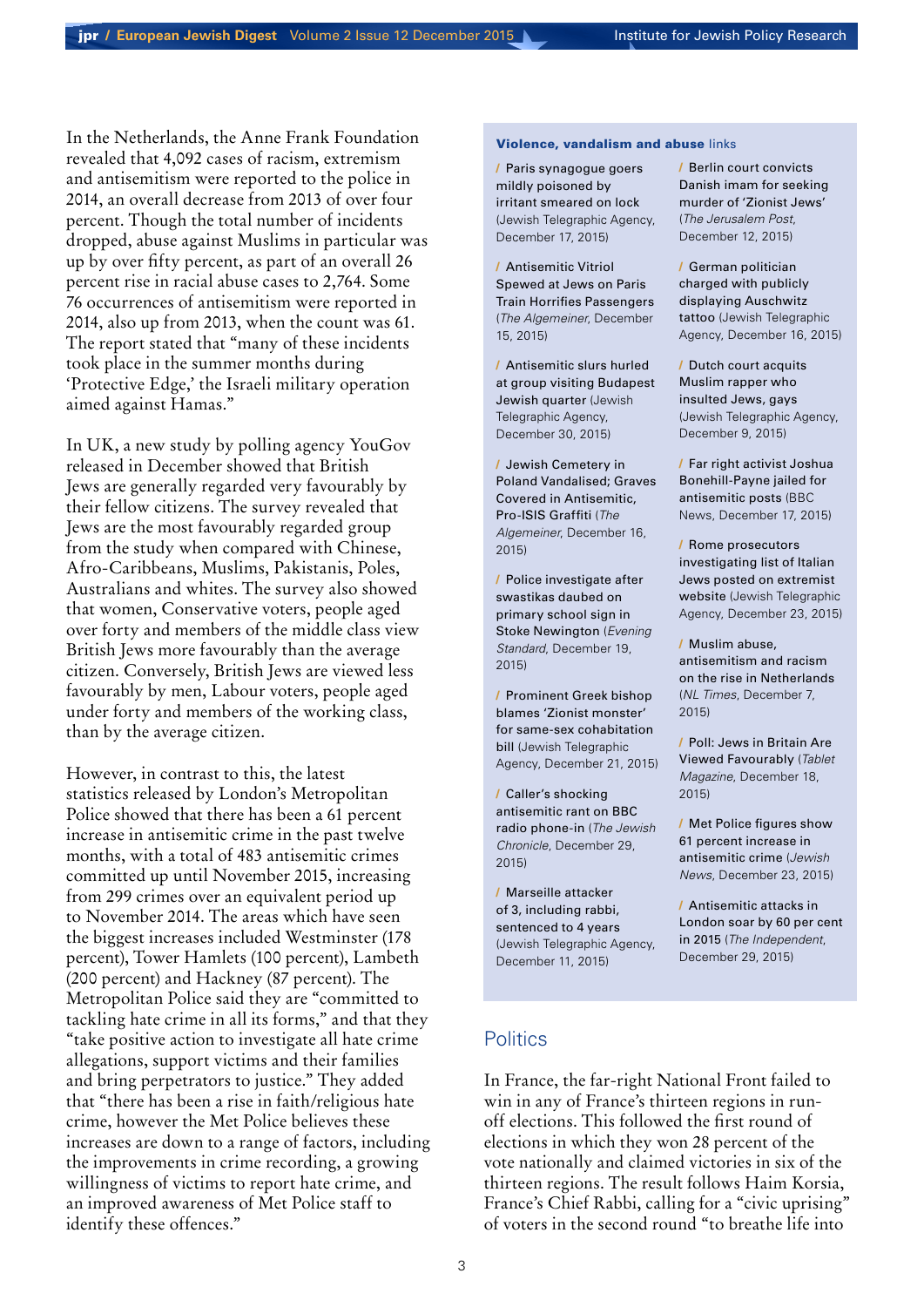democracy... in these particularly troubled times for the nation."

In Ukraine, following the election of newly appointed Mayor Artem Semenikhin, residents are expressing shock about his behaviour. Semenikhin, from the neo-Nazi Svoboda party, apparently drives around in a car bearing the number 14/88, a reference to the phrases "we must secure the existence of our people and a future for white children" and "Heil Hitler"; he has replaced the picture of President Petro Poroshenko in his office with a portrait of Ukrainian national leader and Nazi collaborator Stepan Bandera; and he refused to fly the city's official flag at the opening meeting of the city council because he objected to the star of David emblazoned on it. Vyacheslav Likhachev, an antisemitism researcher with the Va'ad of Ukraine and the Euro-Asian Jewish Congress, said that "Ukrainians are afraid of the Russian threat, not the threat of national radicalism," and that "Semenikhin has successfully created himself an image of a defender of Ukrainian independence, and voters were able to support him, not paying attention to the radicalism of his views."

In Hungary, in the wake of an international outcry, plans to erect a statue in honour of Bálint Homan, who drafted anti-Jews laws prior and during World War II, were withdrawn. Homan served as Minister of Education and Religion in the 1930s and 1940s and was partly responsible for drafting legislation in 1938 and 1939 to restrict the rights of Jews in Hungary. The city council of Székesfehérvár voted against the proposal of the private Bálint Homan Foundation to erect the statue in memory of Homan. The foundation had received a grant from the Hungarian government for the statue. Late in the campaign, Prime Minister Viktor Orbán also announced his opposition saying in parliament that "the government cannot support the erection of a statue for a politician who... collaborated with Hungary's oppressors, regardless of what other merits he had." Ronald Lauder, President of the World Jewish Congress, said "Prime Minister Orbán's clear statement on this matter comes very late, but it is nonetheless welcome. I thank him for making the standpoint of the Hungarian government very clear: no honours must be given to those who prepared the ground for the mass murder of 600,000 Hungarian Jews by Nazi Germany in 1944. It would have been a travesty if the taxpayer, including more than 100,000 Hungarian Jews,

would have had to contribute toward a statue for a man who not only hated Jews, but who helped actively in their persecution."

In Belgium, at a public candle-lighting ceremony to celebrate *Chanukah* in Brussels, Jan Jambon, Deputy Prime Minister and Interior Minister, said that his government has made the battle against radical extremism and terrorism a top priority since the terrorist attack on the Jewish museum. He also admitted that "we are not going to dismantle the ideological frameworks of Islamic State and similar organisations as easily as that. Their antisemitism is impossible to erase in the blink of an eye." At the event organised by the European Jewish Association, Jambon also said that whilst the government has allocated  $\epsilon$ 4 million for the security of the Jewish community, "for us it is unacceptable that whole communities feel unsafe and would hesitate to stay in our country for that reason."

In the Netherlands, Eberhard van der Laan, the Mayor of Amsterdam, pledged \$1.27 million for the protection of Jewish institutions. He said that he was allocating the funds next year to fifteen Jewish organisations that asked for security-related subsidies and were deemed to be at risk. The Dutch Jewish community spends approximately \$1 million annually from its own budget on protection.

In Sweden, Isaac Bachman, the Israeli ambassador, called on the government to increase security measures around Jewish institutions. This followed the publication of new figures that show an increase in antisemitic hate crimes in the country. Bachman said that "many times we think that security should be tighter and the police should be present more often and more noticeably." However, he also praised the Swedish government for being attentive to the problem of antisemitism, noting that it remains to be seen whether the trend of increasing violence against Jews can be halted.

In Poland, the Union of Jewish Religious Communities has condemned a claim by a prominent politician that a group which has organised anti-government street protests was financed by "a Jewish banker." The Union said the comment by Paweł Kukiz was antisemitic and demanded a "firm reaction" from President Andrzej Duda and Prime Minister Beata Szydło. Lesław Piszewski, head of the Union of Jewish

4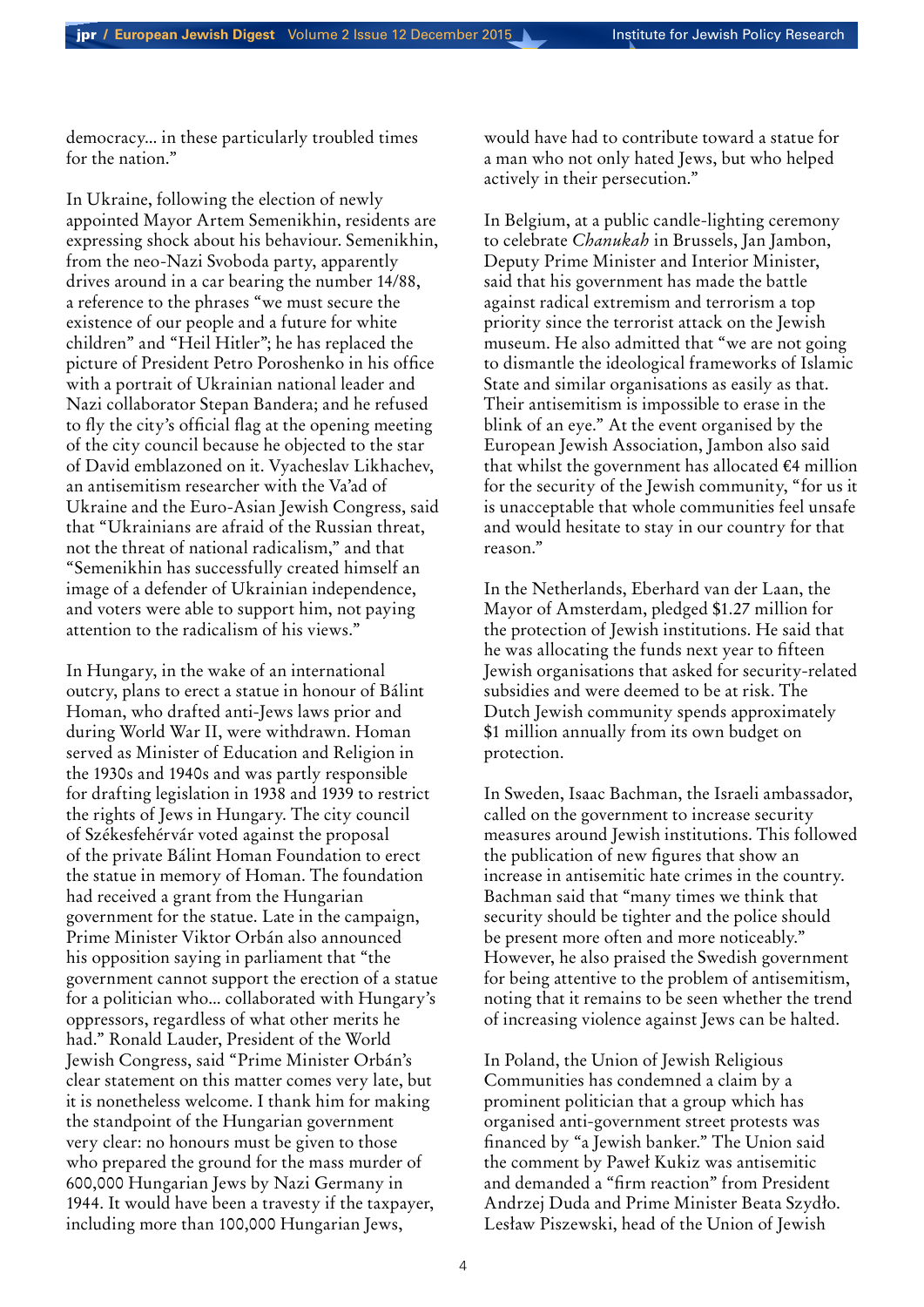Religious Communities, said Kukiz's comments set a worrying precedent, adding that "for the first time since [Poland's] democratic elections in 1989, a politician in parliament, who has run for the presidency, has used such obvious antisemitic rhetoric." Kukiz, who heads a parliamentary grouping which includes radical right-wingers, said that accusations of antisemitism against him were baseless.

In the Crimea, the Jewish community has condemned a speech by Ukrainian President Petro Poroshenko in Israel, in which he accused Russia of provoking antisemitism. Community leaders from Simferopol, Yalta and Sevastopol issued a joint statement saying "Jewish organisations of Crimea firmly state that these allegations are false and are a clumsy and hopeless attempt to distort the true picture of the existing interethnic peace and harmony in the Russian Crimea. Today, we are under the protection of the Russian state. However, we love and remember the real Ukraine, with its national colours, rich culture, hospitable people, where it was before the rampant nationalism and Bandera." Rabbi Boruch Gorin, a senior Russian rabbi also accused President Poroshenko of glossing over his country's record in the Holocaust and lying about Russia's treatment of Jews. He called Poroshenko's claims fabrications, and said that he was "using the Jewish card and slandering and lying."

Whilst in Israel, President Poroshenko said in a speech to the Knesset that "we must remember the negative events in history, in which collaborators helped the Nazis with the Final Solution. When Ukraine was established [as an independent state in 1991], we asked for forgiveness, and I am doing it now, in the Knesset, before the children and grandchildren of the victims of the Holocaust... I am doing it before all citizens of Israel." In response, Oleh Lyashko's, head of the Ukrainian Radical Party, said "this kind of humiliation of Ukrainians has not been recorded in our history yet. This is exactly [the] situation if we would accuse Georgians and Jews in the Holodomor, appealing to the atrocities of Dzhugashvili, Beria, Kaganovich, etc. The Knesset has not recognised the Holodomor as the genocide of the Ukrainian people. That is a goal for Ukrainian authorities visiting the Holy Land rather than belittling Ukrainians [and] proclaiming inferiority of his people on the international level." Just a few days after the visit to Israel, a video of a Ukrainian

opposition parliamentarian saluting Adolf Hitler was posted on the internet. In the video, Artyom Vitko, a member of Lyashko's Radical Party, can be seen sitting in the back of a car wearing camouflage fatigues and singing a song extolling the virtues of the Nazi dictator. Vitko sings that "Adolf Hitler, together with us, Adolf Hitler, in each of us, and an eagle with iron wings will help us at the right time."

In France, Prime Minister Manuel Valls said that the government condemns boycotts of Israel, warning against the phenomenon of organisations criticising Israeli policies turning to antisemitic activities. Valls said "let me say this as clearly as possible: we condemn any campaign of boycotts against Israeli products. Unfortunately, there are too many initiatives that intentionally mix legitimate criticism of Israeli policies with anti-Zionism that turns into antisemitism. I am warning anyone who takes part in such activities. Behind the scenes, they are taking part in activities that are not criticism of one policy or another, but a condemnation of Zionism, which has truly become antisemitism."

In Germany, the Federal Constitutional Court announced that it would open proceedings next March on whether to ban the far-right National Democratic Party (NPD), increasing the likelihood that the party could be prohibited and disbanded. This followed a petition in December 2013 by the governments of the country's 16 states to ban the NPD, which the domestic intelligence agency deems "racist, antisemitic and revisionist". A previous attempt to ban the NPD failed in 2003. Charlotte Knobloch, World Jewish Congress Holocaust Memory Commissioner, welcomed the decision saying that "the Nazi ideology, on which the NPD is based, must have no place in today's political culture in Germany." She added that "we cannot and must not tolerate the existence of any extreme right-wing political party in Germany."

In December, the European Commission appointed Katharina von Schnurbein as the body's first coordinator on combating antisemitism. Alongside von Schnurbein, a German national who had previously coordinated relations with religious organisations, the Commission also appointed David Frigierri, an official to combat anti-Muslim hatred. Joel Rubinfeld, the founder of the Belgian League Against Antisemitism, said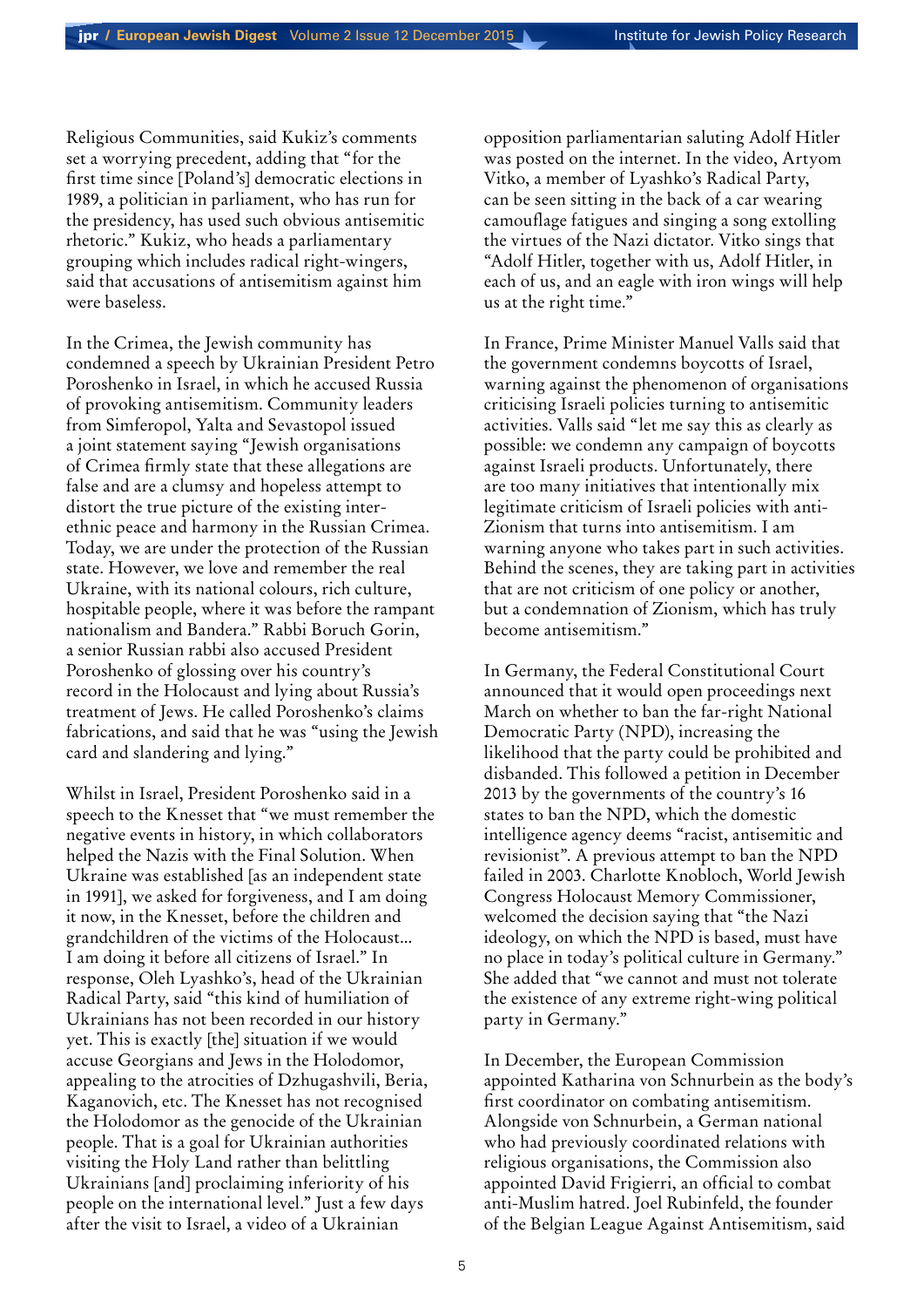#### Politics links

/ [Far-right National Front](http://www.jta.org/2015/12/13/news-opinion/world/far-right-national-front-roundly-defeated-in-french-runoff-elections)  [roundly defeated in](http://www.jta.org/2015/12/13/news-opinion/world/far-right-national-front-roundly-defeated-in-french-runoff-elections)  [French run-off elections](http://www.jta.org/2015/12/13/news-opinion/world/far-right-national-front-roundly-defeated-in-french-runoff-elections) (Jewish Telegraphic Agency, December 13, 2015)

/ [Jews, Muslims, feminists](http://www.thelocal.fr/20151208/frances-jews-urged-to-rise-against-national-front)  [urge unity against Le Pen](http://www.thelocal.fr/20151208/frances-jews-urged-to-rise-against-national-front) (The Local, December 8, 2015, 2015)

/ [Local Jews in shock after](http://www.jpost.com/Diaspora/Ukrainian-Jews-shocked-after-city-elects-neo-Nazi-mayor-437975)  [Ukrainian city of Konotop](http://www.jpost.com/Diaspora/Ukrainian-Jews-shocked-after-city-elects-neo-Nazi-mayor-437975)  [elects neo-Nazi mayor](http://www.jpost.com/Diaspora/Ukrainian-Jews-shocked-after-city-elects-neo-Nazi-mayor-437975) (*The Jerusalem Post*, December 21, 2015)

/ [Plans to honour](http://www.worldjewishcongress.org/en/news/plans-to-honor-anti-semitic-former-hungarian-minister-with-statue-canceled-12-5-2015)  [antisemitic former](http://www.worldjewishcongress.org/en/news/plans-to-honor-anti-semitic-former-hungarian-minister-with-statue-canceled-12-5-2015)  [Hungarian minister with](http://www.worldjewishcongress.org/en/news/plans-to-honor-anti-semitic-former-hungarian-minister-with-statue-canceled-12-5-2015)  [statue cancelled](http://www.worldjewishcongress.org/en/news/plans-to-honor-anti-semitic-former-hungarian-minister-with-statue-canceled-12-5-2015) (World Jewish Congress, December 18, 2015)

/ [Belgian Deputy PM Jan](http://ejpress.org/index.php?option=com_content&view=article&id=54793&catid=10)  [Jambon at Chanukah](http://ejpress.org/index.php?option=com_content&view=article&id=54793&catid=10)  [lighting in the midst of EU](http://ejpress.org/index.php?option=com_content&view=article&id=54793&catid=10)  [institutions, 'Antisemitism](http://ejpress.org/index.php?option=com_content&view=article&id=54793&catid=10)  [is impossible to erase](http://ejpress.org/index.php?option=com_content&view=article&id=54793&catid=10)  [in the blink of an eye'](http://ejpress.org/index.php?option=com_content&view=article&id=54793&catid=10) (European Jewish Press, December 18, 2015)

/ [Amsterdam pledges](http://www.jta.org/2015/12/22/news-opinion/world/amsterdam-pledges-1-27m-to-protect-jewish-buildings)  [\\$1.27M to protect](http://www.jta.org/2015/12/22/news-opinion/world/amsterdam-pledges-1-27m-to-protect-jewish-buildings)  [Jewish buildings](http://www.jta.org/2015/12/22/news-opinion/world/amsterdam-pledges-1-27m-to-protect-jewish-buildings) (Jewish Telegraphic Agency, December 22, 2015)

/ [Israel's envoy to Sweden](http://www.timesofisrael.com/israels-envoy-to-sweden-calls-for-better-protection-of-jewish-sites/)  [calls for better protection](http://www.timesofisrael.com/israels-envoy-to-sweden-calls-for-better-protection-of-jewish-sites/)  [of Jewish sites](http://www.timesofisrael.com/israels-envoy-to-sweden-calls-for-better-protection-of-jewish-sites/) (*The Times of Israel*, December 15, 2015)

/ [Jewish community](http://www.thenews.pl/1/9/Artykul/234028,Jewish-community-accuses-prominent-Polish-politician-of-antiSemitism)  [accuses prominent Polish](http://www.thenews.pl/1/9/Artykul/234028,Jewish-community-accuses-prominent-Polish-politician-of-antiSemitism)  [politician of antisemitism](http://www.thenews.pl/1/9/Artykul/234028,Jewish-community-accuses-prominent-Polish-politician-of-antiSemitism) (Radio Poland, December 22, 2015)

/ [Crimean Jews angry after](http://www.jpost.com/Diaspora/Crimean-Jews-angry-after-Poroshenko-says-Russia-instigating-anti-Semitism-438513) [Poroshenko says Russia](http://www.jpost.com/Diaspora/Crimean-Jews-angry-after-Poroshenko-says-Russia-instigating-anti-Semitism-438513)  instigating [antisemitism](http://www.jpost.com/Diaspora/Crimean-Jews-angry-after-Poroshenko-says-Russia-instigating-anti-Semitism-438513) (*The Jerusalem Post*, December 27, 2015)

/ [Senior Russian rabbi](http://www.jta.org/2015/12/27/news-opinion/world/senior-russian-rabbi-accuses-ukrainian-president-of-using-jewish-card)  [accuses Ukrainian](http://www.jta.org/2015/12/27/news-opinion/world/senior-russian-rabbi-accuses-ukrainian-president-of-using-jewish-card)  [president of 'using Jewish](http://www.jta.org/2015/12/27/news-opinion/world/senior-russian-rabbi-accuses-ukrainian-president-of-using-jewish-card)  [card](http://www.jta.org/2015/12/27/news-opinion/world/senior-russian-rabbi-accuses-ukrainian-president-of-using-jewish-card)' (Jewish Telegraphic Agency, December 27, 2015)

/ [Ukrainian legislator](http://www.jpost.com/Diaspora/Ukrainian-legislator-toasts-Hitler-438561)  [toasts Adolf Hitler](http://www.jpost.com/Diaspora/Ukrainian-legislator-toasts-Hitler-438561) (*The Jerusalem Post*, December 27, 2015)

/ [French PM Valls](http://www.jpost.com/International/French-PM-Valls-condemns-BDS-Criticism-of-Israeli-policies-that-turned-into-anti-Semitism-437814)  [condemns BDS: 'Criticism](http://www.jpost.com/International/French-PM-Valls-condemns-BDS-Criticism-of-Israeli-policies-that-turned-into-anti-Semitism-437814)  [of Israeli policies that](http://www.jpost.com/International/French-PM-Valls-condemns-BDS-Criticism-of-Israeli-policies-that-turned-into-anti-Semitism-437814)  [turned into antisemitism'](http://www.jpost.com/International/French-PM-Valls-condemns-BDS-Criticism-of-Israeli-policies-that-turned-into-anti-Semitism-437814) (*The Jerusalem Post*, December 19, 2015)

/ [German supreme court](http://www.worldjewishcongress.org/en/news/german-supreme-court-moves-closer-to-banning-extremist-and-anti-semitic-party-12-2-2015)  [moves closer to banning](http://www.worldjewishcongress.org/en/news/german-supreme-court-moves-closer-to-banning-extremist-and-anti-semitic-party-12-2-2015)  [extremist and antisemitic](http://www.worldjewishcongress.org/en/news/german-supreme-court-moves-closer-to-banning-extremist-and-anti-semitic-party-12-2-2015)  [party](http://www.worldjewishcongress.org/en/news/german-supreme-court-moves-closer-to-banning-extremist-and-anti-semitic-party-12-2-2015) (World Jewish Congress, December 8, 2015)

/ [European Commission](http://www.jpost.com/Diaspora/European-Commission-appoints-German-official-to-combat-anti-Semitism-436125)  [appoints German official to](http://www.jpost.com/Diaspora/European-Commission-appoints-German-official-to-combat-anti-Semitism-436125) [combat antisemitism](http://www.jpost.com/Diaspora/European-Commission-appoints-German-official-to-combat-anti-Semitism-436125) (*The Jerusalem Post*, December 3, 2015)

/ [EU mulls adopting](http://www.timesofisrael.com/eu-mulls-adopting-definition-of-jew-hatred-says-new-anti-semitism-czar/)  [definition of Jew hatred,](http://www.timesofisrael.com/eu-mulls-adopting-definition-of-jew-hatred-says-new-anti-semitism-czar/)  [says new antisemitism](http://www.timesofisrael.com/eu-mulls-adopting-definition-of-jew-hatred-says-new-anti-semitism-czar/)  [czar](http://www.timesofisrael.com/eu-mulls-adopting-definition-of-jew-hatred-says-new-anti-semitism-czar/) (The Times of Israel, December 22, 2015)

that "we welcome the creation of these positions and welcome the appointment of Mrs. von Schnurbein to this post, which is very important for Europe in today's context. It's good news that finally Europe appointed a coordinator exclusively dedicated to fight the plague of antisemitism... It will now be up to her to embody this new position, make it an efficient instrument in the fight against the rising antisemitism in our countries, and restore confidence of one in three European Jews who, according to the 2013 FRA report on antisemitism, is considering leaving his

country because he no longer feels safe living there as a Jew. The challenge is huge but also vital as, in my view, the fate of European Jewry is the litmus test for the European democracies."

Towards the end of her first month in the role, Katharina von Schnurbein said that the European Union may formulate a clear definition of antisemitism in a bid to better fight the phenomenon. Following a request by Israel, von Schnurbein said that "the definition of antisemitism is very disputed, even among Jews themselves. The main dissent revolves around the question of manifestations against the State of Israel. We're currently looking into this issue. One thing is clear: antisemitism can sometimes hide behind anti-Zionism. That is certainly our understanding here."

# 2 / Chanukah candle lighting

**There were many public events for the lighting of the** *Chanukah* candles throughout Europe. These included in Belgium, where a public candlelighting ceremony was held in Brussels organised by the European Jewish Association. Jan Jambon, Deputy Prime Minister and Interior Minister, attended and made a speech about antisemitism.

Events took place throughout Spain, with the northern municipality of Estella-Lizarra celebrating Chanukah for the first time. One of the most colourful events took place in Toledo, where the local municipality hung neon Chanukah decorations over streets in its old Jewish Quarter. The celebration began with the lighting of the first candle on a large menorah at the former Synagogue of El Transito, which was converted into a church and currently serves as a museum.

In the Netherlands, Chief Rabbi Binyomin Jacobs lit possibly Europe's largest menorah, built by the Christian Zionist organisation. The menorah, which stands 36 feet high, was lit opposite the town hall in Maastricht in front of an estimated crowd of 1,000, including representatives from the Christian and Muslim faith communities.

In the UK, an estimated crowd of 7,000 people joined London Mayor Boris Johnson for a Chanukah candle lighting ceremony in Trafalgar Square in central London. In Bournemouth, Mayor Cllr John Adams lit the first candle of the menorah on the seafront. He said: "it's great to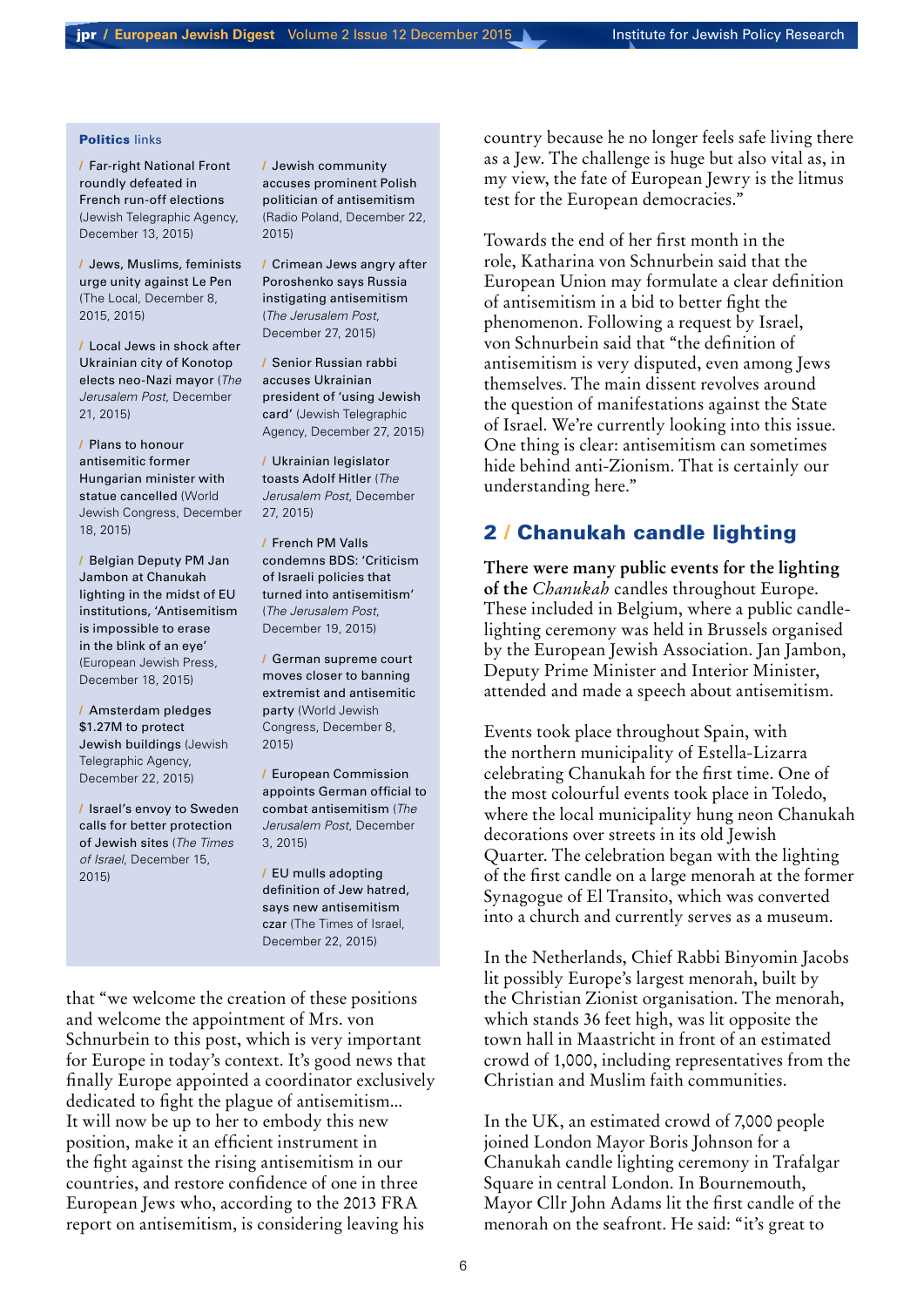be here on Chanukah and it is my honour to light the Menorah," adding that the message of the festival "lives on eternally" and that the candles "symbolise the gift of religious freedom – peace, harmony and ultimate unity of all mankind. When that happens the world will be bliss. Lighting the Chanukah candles reminds us that until then we pray for that to happen."

In Russia, President Vladimir Putin lit Chanukah candles at his office during a meeting with Chief Rabbi Berel Lazar.

In Lithuania, a large crowd witnessed Rabbi Sholom Krinsky light the Menorah in Vilnius in front of the capital's Mayor and the Israeli Ambassador to Lithuania, Amir Maimo. This was the 22nd Chanukah event in Vilnius. In Kaunas, a candle lighting ceremony took place on the Laisvės alėja, the main pedestrian street, with the head of the Kaunas Jewish community, Gercas Žakas, and one of the deputy mayors of the Kaunas municipality, Vasilijus Popovas. The Kaunas Choral Synagogue was not involved in candle lighting, as Mauša Bairakas, a representative of the Kaunas Jewish religious community, maintained that "Litvaks don't have a tradition of celebrating Chanukah in public. Chanukah is not even a Torah holiday. We do congregate on the first day to light candles, but it is observed mostly within families and communities."

In Poland, representatives of the Polish Jewish community lit Chanukah candles with President Andrzej Duda at the Presidential Palace in Warsaw. President Duda said "I would like this

#### Chanukah candle lighting links

/ [Dutch rabbi hosts](http://www.jta.org/2015/12/11/news-opinion/world/dutch-rabbi-hosts-muslims-at-lighting-of-giant-menorah-built-by-christians)  [Muslims at lighting of giant](http://www.jta.org/2015/12/11/news-opinion/world/dutch-rabbi-hosts-muslims-at-lighting-of-giant-menorah-built-by-christians)  [Christian-built menorah](http://www.jta.org/2015/12/11/news-opinion/world/dutch-rabbi-hosts-muslims-at-lighting-of-giant-menorah-built-by-christians) (Jewish Telegraphic Agency, December 11, 2015)

/ [Chanukah in Kaunas](http://en.delfi.lt/lithuania/society/hanukkah-in-kaunas-with-chassidic-pop-and-traditional-latkes.d?id=69802954)  [with Chassidic pop and](http://en.delfi.lt/lithuania/society/hanukkah-in-kaunas-with-chassidic-pop-and-traditional-latkes.d?id=69802954)  [traditional latkes](http://en.delfi.lt/lithuania/society/hanukkah-in-kaunas-with-chassidic-pop-and-traditional-latkes.d?id=69802954) (Delfi by *The Lithuania Tribune*, December 9, 2015)

/ [Bright messages during](http://en.delfi.lt/lithuania/society/bright-messages-during-22nd-vilnius-menorah-lighting.d?id=69829168)  [22nd Vilnius menorah](http://en.delfi.lt/lithuania/society/bright-messages-during-22nd-vilnius-menorah-lighting.d?id=69829168)  [lighting](http://en.delfi.lt/lithuania/society/bright-messages-during-22nd-vilnius-menorah-lighting.d?id=69829168) (Delfi by *The Lithuania Tribune*, December 11, 2015)

/ [Chanukah candle](http://www.jta.org/2015/12/10/news-opinion/world/hanukkah-candle-lighting-returns-to-polish-presidential-palace)  [lighting returns to Polish](http://www.jta.org/2015/12/10/news-opinion/world/hanukkah-candle-lighting-returns-to-polish-presidential-palace)  [Presidential Palace](http://www.jta.org/2015/12/10/news-opinion/world/hanukkah-candle-lighting-returns-to-polish-presidential-palace) (Jewish Telegraphic Agency, December 10, 2015)

/ [In Paris, public Chanukah](http://www.jta.org/2015/12/06/news-opinion/world/in-paris-public-candle-lightings-for-hanukkah-held-despite-security-concerns)  [ceremonies held despite](http://www.jta.org/2015/12/06/news-opinion/world/in-paris-public-candle-lightings-for-hanukkah-held-despite-security-concerns)  [security concerns](http://www.jta.org/2015/12/06/news-opinion/world/in-paris-public-candle-lightings-for-hanukkah-held-despite-security-concerns) (Jewish Telegraphic Agency, December 6, 2015)

/ [Bournemouth's giant](http://www.bournemouthecho.co.uk/news/14136337.print/)  [menorah lit up for](http://www.bournemouthecho.co.uk/news/14136337.print/)  [Jewish festival of light](http://www.bournemouthecho.co.uk/news/14136337.print/) (*Bournemouth Daily Echo*, December 10, 2016)

Chanukah candle to shine all over the country giving joy and warmth, and a sense of community that we all so desperately need. Let there always be a great hope for the chosen people, for all the Jews in Poland and around the world."

In France, an estimated crowd of 6,000 people gathered in Paris for the public lighting of the menorah candles at the base of the Eiffel Tower, despite security concerns in the wake of the October terrorist attacks. Chief Rabbi Haim Korsia lit the first candle of a thirty-foot menorah in a ceremony attended by French Jewish leaders and government representatives.

# 3 / Revisiting Holocaust issues

In Germany, the higher court of Rostock ruled that a 95-year-old man who served as a paramedic in the Auschwitz death camp, is fit to stand trial. The court overruled a lower court decision that Hubert Z., who is accused of being an accessory in the murder of at least 3,681 people at the Nazi camp, was too frail to undergo a trial. According to the indictment, Hubert, a sergeant in the S.S., served in Auschwitz from October 1942 to September 1944. He is not accused of being directly involved in any murders, but of knowingly participating in the running of the camp's activities.

Also in Germany, a new version of Adolf Hitler's *Mein Kampf*, with critical notes by scholars, is to be published for the first time since the end of World War Two. The Institute of Contemporary History (IfZ) in Munich says it will print up to 4,000 copies with explanations, comments and notes. Andreas Wirsching, IfZ director, says the text with expert comments will "shatter the myth" surrounding the manifesto. Christian Hartmann, who led the academic team, said that "we firmly connect Hitler's text with our comments, so that both are always on the same double page. I could describe it in martial terms as a battle of annihilation – we are encircling Hitler with our annotations. On the right side at the top is Hitler's text from the first edition, to the right of that some differences between different editions where changes were made, and the bulk of each page is our annotations. We doubled the book in size to write our commentary, which acts as a counterstatement to his book. Our principle was that there should be no page with Hitler's text without critical annotations. Hitler is being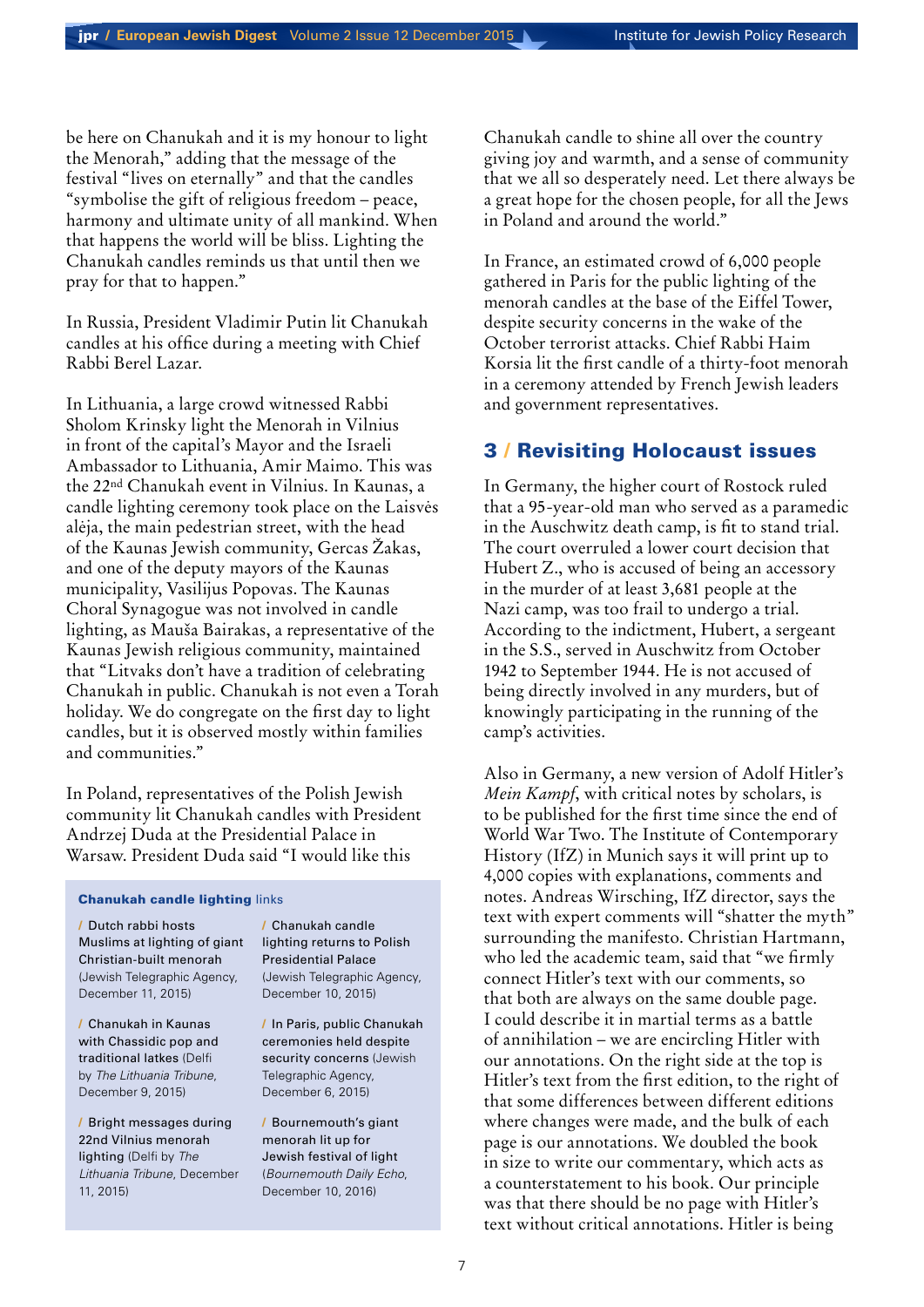interrupted, he is being criticised, he is being refuted if necessary."

The German Teachers' Association wants the new edition of Hitler's manifesto to be taught in secondary schools in order to "inoculate adolescents against political extremism." Although it has never been officially banned, its publication in the original German has been prevented since 1945 by the state of Bavaria, which owns the copyright. Many groups are divided over the idea. Josef Schuster, President of the Central Council of Jews in Germany, said that "knowledge of Mein Kampf is still important to explain National Socialism and the Holocaust," but Berlin Rabbi Yehuda Teichtel warned the "risk is greater than the benefit." Charlotte Knobloch, Chair of the Jewish Community of Munich and Upper Bavaria, said that "this deeply antisemitic diatribe of all texts does not belong in the classroom," whilst Angela Merkel's coalition partners, the Social Democrats, have supported the call for the book to be taught in schools. Ernst Dieter Rossmann, the party's education spokesman, said that "Mein Kampf is a terrible and monstrous book. It is appropriate as part of a modern education for qualified teachers to unmask the history of this antisemitic inhuman pamphlet and explain the propaganda mechanism behind it."

In Austria, Salzburg University posthumously stripped Nobel Prize-winning zoologist, ethologist and ornithologist Konrad Lorenz of his honorary doctorate due to his enthusiastic embrace of Nazism, a fact which he had denied after the war. In his 1938 application letter to the university, Lorenz described himself as "always a National Socialist" and added that "I can say that my whole scientific work is devoted to the ideas of the National Socialists." After the war Lorenz long denied having been a party member until his membership request turned up, and he also denied having known about the extent of the genocide in spite of having held a post as a psychologist in the Office of Racial Policy. He also denied having ever held antisemitic views, but was later shown to have used antisemitic language in a series of letters to his mentor.

In the Netherlands, it was announced that Amsterdam's tram network will stop in commemoration of a general strike coordinated 75 years ago in protest of the Nazi persecution of Jews. The network will observe a moment of inactivity on February 25, 2016, the anniversary of the 1941 strike following the roundup of 427 Jewish men, which began with tram drivers. The strike was a rare show of public disobedience over the fate of the Jews in Nazi-occupied Europe. Amsterdam's municipality will also open a photo exhibition on the lives of the Jews deported in the roundup at a square where the so-called February Strikes are commemorated annually. Also in the Netherlands, the city of Vlissingen announced in December that it would erect an 8.5-foot tall monument in memory of the forty Jews deported to their deaths from the city in 1941.

In Switzerland, banks have published the names of more than 2,600 people whose accounts have lain dormant for more than sixty years, giving them, or their heirs, one last chance to claim their wealth before it returns to the state. The World Jewish Congress (WJC) has been in consultation with the Swiss Bankers' Association on this issue and it was agreed that the WJC would disseminate the link to the published dormant accounts.

In France, more than 200,000 documents from France's Vichy government, which were previously classified or difficult-to-access, have been made accessible to the public. The newly opened police and legal archives from the Nazi puppet regime include files on Jews, members of the French resistance and communists. Some of the documents were already available to researchers, but many could be obtained only after submitting time-consuming and complex paperwork. Gilles Morin, an expert on the Second World War, said that "Many people who were doing research about their father or grandfather who had been deported for example, as we often see, were blocked by these administrative obstacles. Let's be clear, there won't be any revolution in what we already know about World War II. But we'll finally have the possibility to work, understand several things, the Franco-German relationships, between Vichy and the collaborationists, the people, the elites."

In the UK, the Royal Mail announced that it will issue a commemorative stamp featuring Sir Nicholas Winton, known as the 'British Schindler,' in March next year. It will be part of a set of six stamps honouring British humanitarians. Sir Nicholas, who helped rescue 669 children from Nazi-occupied Czechoslovakia, died in July aged 106.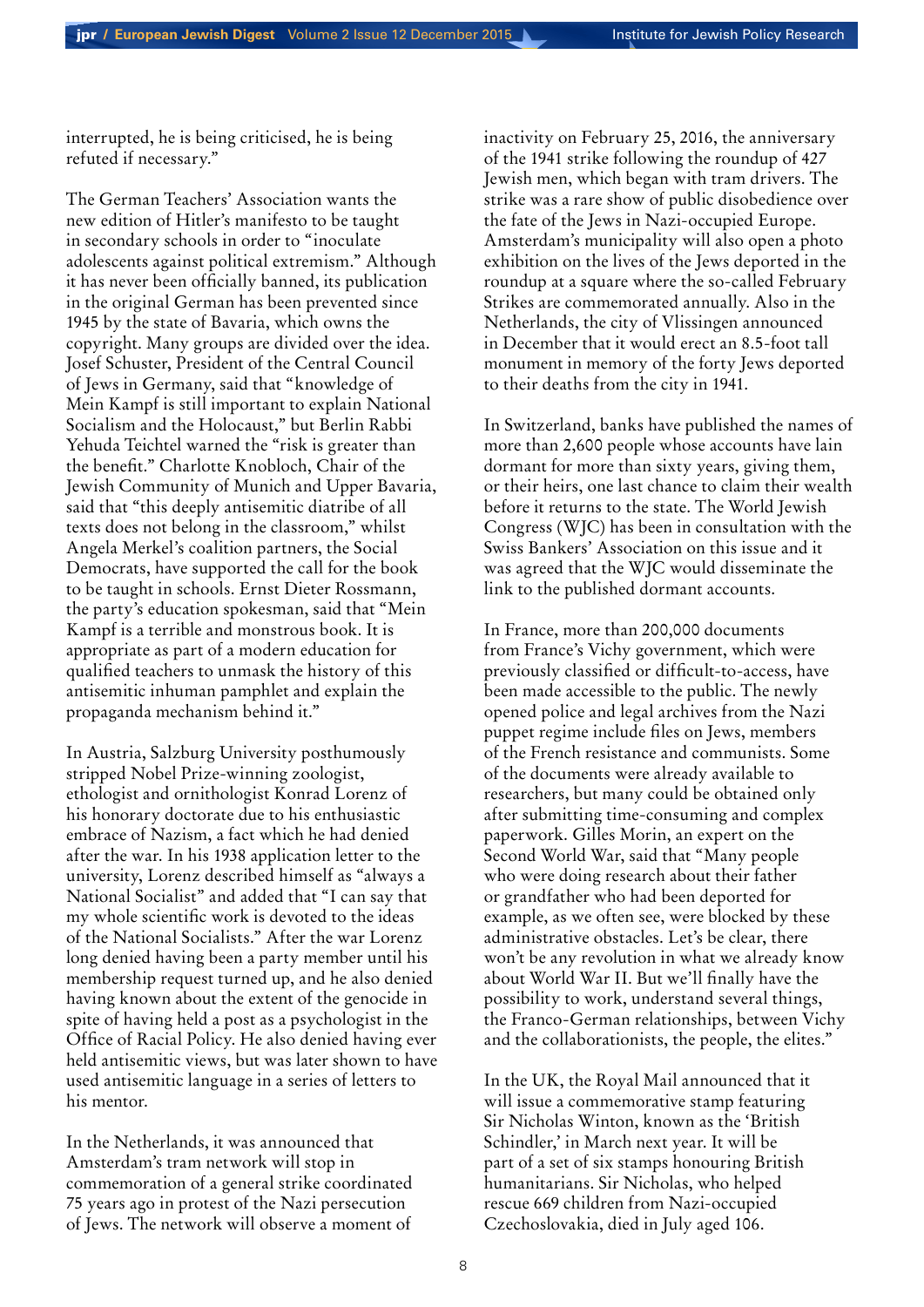#### Revisiting Holocaust issues links

/ [Former SS officer who](http://www.worldjewishcongress.org/en/news/former-ss-officer-who-served-at-auschwitz-is-fit-to-stand-trial-court-rules-12-3-2015)  [served at Auschwitz is fit](http://www.worldjewishcongress.org/en/news/former-ss-officer-who-served-at-auschwitz-is-fit-to-stand-trial-court-rules-12-3-2015)  [to stand trial, court rules](http://www.worldjewishcongress.org/en/news/former-ss-officer-who-served-at-auschwitz-is-fit-to-stand-trial-court-rules-12-3-2015) (World Jewish Congress, December 2, 2015)

/ [New Mein Kampf refutes](http://www.thetimes.co.uk/tto/news/world/europe/article4629235.ece?shareToken=363864a7bc425ab35e541c0b3bf6b4ec)  [Hitler's rants](http://www.thetimes.co.uk/tto/news/world/europe/article4629235.ece?shareToken=363864a7bc425ab35e541c0b3bf6b4ec) (*The Times*, December 2, 2015)

/ [German teachers call](http://www.telegraph.co.uk/news/worldnews/europe/germany/12061988/German-teachers-call-for-Mein-Kampf-to-be-put-back-on-the-syllabus.html)  [for Mein Kampf to be put](http://www.telegraph.co.uk/news/worldnews/europe/germany/12061988/German-teachers-call-for-Mein-Kampf-to-be-put-back-on-the-syllabus.html)  [back on the syllabus](http://www.telegraph.co.uk/news/worldnews/europe/germany/12061988/German-teachers-call-for-Mein-Kampf-to-be-put-back-on-the-syllabus.html) (*The Telegraph*, December 21, 2015)

/ [Late Austrian scientist](http://www.worldjewishcongress.org/en/news/late-austrian-scientist-konrad-lorenz-stripped-of-doctorate-for-lying-about-nazi-past-12-5-2015)  [Konrad Lorenz stripped of](http://www.worldjewishcongress.org/en/news/late-austrian-scientist-konrad-lorenz-stripped-of-doctorate-for-lying-about-nazi-past-12-5-2015)  [doctorate for lying about](http://www.worldjewishcongress.org/en/news/late-austrian-scientist-konrad-lorenz-stripped-of-doctorate-for-lying-about-nazi-past-12-5-2015)  [Nazi past](http://www.worldjewishcongress.org/en/news/late-austrian-scientist-konrad-lorenz-stripped-of-doctorate-for-lying-about-nazi-past-12-5-2015) (World Jewish Congress, December 18, 2015)

/ [Amsterdam to halt trams](http://www.jta.org/2015/12/24/news-opinion/world/amsterdam-to-halt-trams-in-memory-of-strike-over-nazi-persecution-of-jews)  [in memory of strike over](http://www.jta.org/2015/12/24/news-opinion/world/amsterdam-to-halt-trams-in-memory-of-strike-over-nazi-persecution-of-jews)  [Nazi persecution of Jews](http://www.jta.org/2015/12/24/news-opinion/world/amsterdam-to-halt-trams-in-memory-of-strike-over-nazi-persecution-of-jews) (Jewish Telegraphic Agency, December 24, 2015)

/ [Swiss banks release](http://www.worldjewishcongress.org/en/news/swiss-banks-release-2600-names-of-holders-of-dormant-accounts-12-3-2015)  [names of holders of](http://www.worldjewishcongress.org/en/news/swiss-banks-release-2600-names-of-holders-of-dormant-accounts-12-3-2015)  [dormant bank accounts](http://www.worldjewishcongress.org/en/news/swiss-banks-release-2600-names-of-holders-of-dormant-accounts-12-3-2015)  [/ Consultation with WJC](http://www.worldjewishcongress.org/en/news/swiss-banks-release-2600-names-of-holders-of-dormant-accounts-12-3-2015) (World Jewish Congress, December 16, 2015)

/ [France's darkest](http://www.dailymail.co.uk/news/article-3376099/The-names-responsible-helping-Nazis-round-kill-French-Jews-revealed-today-secret-archives-finally-opened.html)  [secrets will be revealed](http://www.dailymail.co.uk/news/article-3376099/The-names-responsible-helping-Nazis-round-kill-French-Jews-revealed-today-secret-archives-finally-opened.html)  [today: Archive naming](http://www.dailymail.co.uk/news/article-3376099/The-names-responsible-helping-Nazis-round-kill-French-Jews-revealed-today-secret-archives-finally-opened.html)  [collaborators who helped](http://www.dailymail.co.uk/news/article-3376099/The-names-responsible-helping-Nazis-round-kill-French-Jews-revealed-today-secret-archives-finally-opened.html)  [Nazis round up Jews are](http://www.dailymail.co.uk/news/article-3376099/The-names-responsible-helping-Nazis-round-kill-French-Jews-revealed-today-secret-archives-finally-opened.html)  [finally opened 70 years on](http://www.dailymail.co.uk/news/article-3376099/The-names-responsible-helping-Nazis-round-kill-French-Jews-revealed-today-secret-archives-finally-opened.html) (*Mail Online*, December 28, 2015)

/ [Royal Mail announces](http://www.jta.org/2015/12/30/news-opinion/world/royal-mail-announces-stamp-for-british-schindler)  [stamp for 'British](http://www.jta.org/2015/12/30/news-opinion/world/royal-mail-announces-stamp-for-british-schindler)  [Schindler'](http://www.jta.org/2015/12/30/news-opinion/world/royal-mail-announces-stamp-for-british-schindler) (Jewish Telegraphic Agency, December 30, 2015)

# 4 / Other news stories about Jewish life in Europe you may have missed

In Lithuania, a number of stories impacting the Jewish community made the news. At the initiative of the Cultural Heritage Department, a Jewish Cultural Route Association was officially established. The Association is tasked with the aim of developing an officially sponsored programme of Jewish cultural tourism in the country, including an itinerary of major sites of Jewish heritage. At the meeting, Diana Varnaitė, Director of the Cultural Heritage Department, said that "we have rich resources in Jewish cultural heritage: synagogues, religious schools, cities and towns along with surviving historical shtetls, old Jewish cemeteries, many Jewish figures who have made important contributions to Lithuanian and global history, culture, science, education and economy, and their spiritual legacy, traditions and music. An extraordinary phenomenon characteristic of our region exclusively is wooden synagogues." Faina Kukliansky, Chair of the Lithuanian Jewish Community added that "I would like to thank you for the efforts made to preserve our cultural heritage and to present it to the world. Synagogues and Jewish cemeteries are today being renovated

and put in order. There is still some suspicion in talk about us, characterising relations with Jews as 'us and them,' but I would disagree with that sort of attitude."

The Lithuanian Cultural Heritage Department of the Culture Ministry has also placed a small, nineteenth century wooden synagogue in Tirkšlių on its Register of Cultural Properties. This followed some preservation work carried out on the synagogue. Preservation projects on several Lithuanian wooden synagogues are underway or planned. In Vilnius, the Vilna Gaon Jewish State Museum announced the establishment of its new branch – the Centre of Litvak Culture and Art. At the Centre material on Litvak cultural heritage will be collected, researched and promoted. It will also be involved in protecting the Lithuanian Jewish community's ethnic identity, strengthening and developing ties with Litvaks residing around the world, and cooperating with other Lithuanian and foreign museums and private collectors. Funded by the Lithuanian government, the new centre will place a special emphasis on the "dissemination of information and education in order to overcome negative stereotypes, stubborn myths and antisemitic views," and on "promoting tolerance and mutual understanding in society."

The city council of Kaunas, the second largest in Lithuania, named a park after Emmanuel Levinas, the renowned Jewish philosopher born in the town in 1905. Levinas left for France at the age of 18 but his relatives remained in Kaunas and were all murdered by the Nazis during the Holocaust. Kaunas already has a street named after Levinas and a memorial plaque at the place of his birth.

In Ukraine, the city of Dnepropetrovsk has announced that it will soon name a street in honour of Rabbi Menachem-Mendel Shneerson, the Lubavitcher Rebbe. However, according to Yad Vashem, the city also plans to name a street in honour of Roman Shukhevich, who was responsible for the murder of thousands of Jews from the city of Lviv during a notorious 1941 pogrom.

Also in Ukraine, at a ceremony in the Brodsky Choral Synagogue in Kiev, senior government officials and lawmakers returned Torah scrolls confiscated by the communist authorities eighty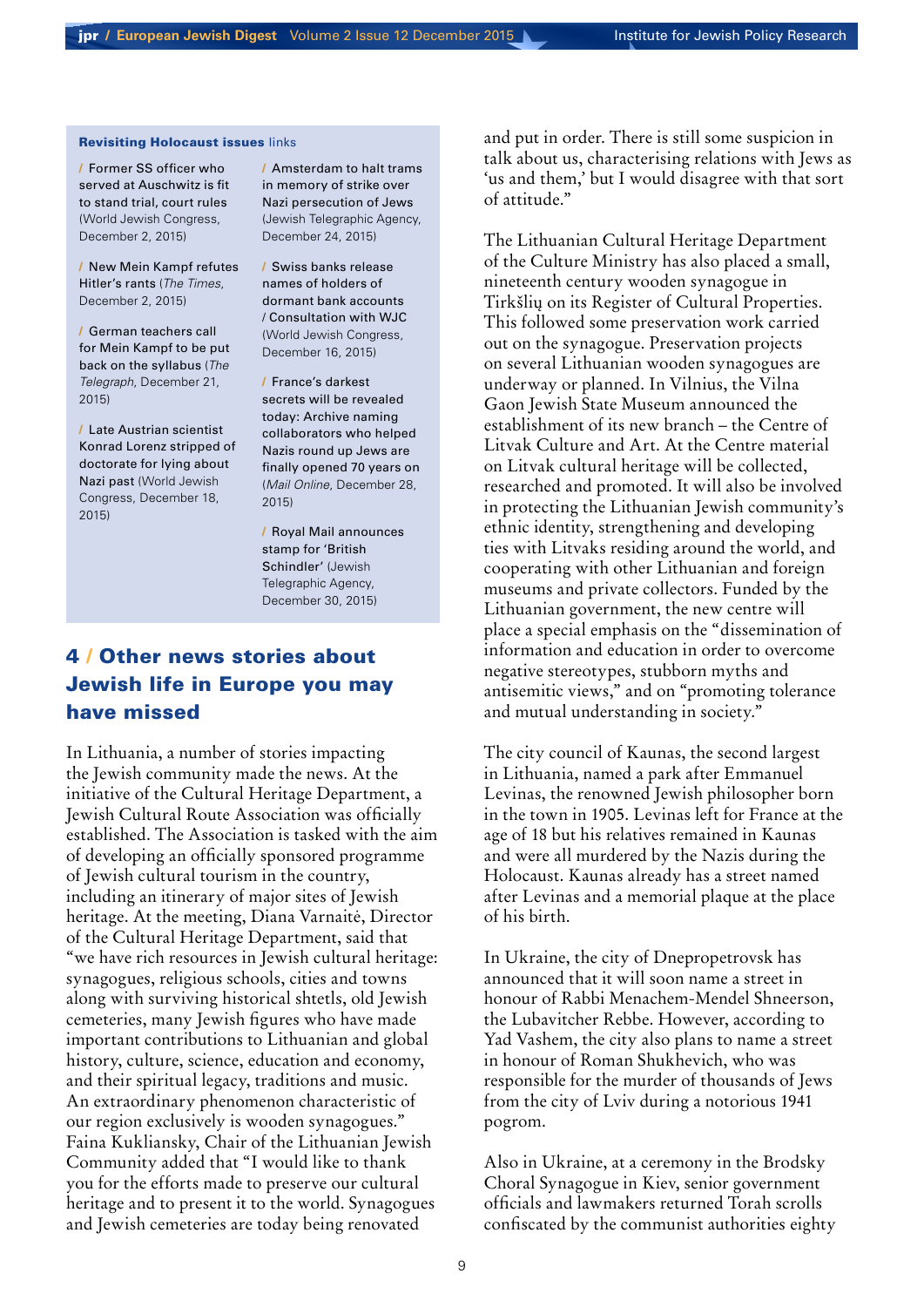years ago during a crackdown on religious freedom. The delegation of officials included Boris Lozhkin, Director-General of the Presidential Administration of Ukraine, Pavlo Petrenko, Minister of Justice, and Oleg Lyashko, leader of the Radical Party, alongside seventy parliamentarians. At the meeting, Pavlo Petrenko said "I am proud to return these Torah scrolls to the Jewish community. They belong to you." Moshe Azman, the rabbi of the synagogue, said that "the return of the Torah scrolls is a real miracle of *Chanukah.* We are witnessing an independent Ukraine overcome the totalitarian past and build a free future."

Also in Kiev, experts gathered for a first meeting to discuss plans to establish a Holocaust museum in the empty and rundown ceremonial hall at the Jewish cemetery in Chernivtsi (Czernowitz). According to the Chernivtsi city web site, "the idea is to restore it and create a museum of the Holocaust as a branch of the Chernivtsi Museum of Jewish History and Culture of Bukovina."

In Poland, a ceremony took place to commemorate the reopening of the small synagogue in the Jewish communal complex in Wrocław, which also includes the historic White Stork synagogue. During the renovation, the original ceiling paintings by local Jewish architects, the Ehrlich brothers, were uncovered and restored. As Wrocław's Jewish community use the synagogue for services, the ceremony included returning a Torah to the Ark.

In Russia, PJ Library is launching its first programme to provide free Jewish children's books to families. The monthly book club is introducing this pilot in partnership with the Genesis Philanthropy Group and will distribute Russian-language books in Moscow to initially serve Jewish children aged between four and eight years-old and their families. Its goal is to reach up to 2,000 children and families by August. Harold Grinspoon, American Jewish philanthropist and founder of PJ Library said "we have seen huge demand for PJ Library among Russian-speaking Jewish families. Parents from all Jewish backgrounds struggle with the question of how to raise a Jewish family. The high-quality books introduced into the home through PJ Library empower and equip Russianspeaking Jewish families – whether in the United States or Russia – to engage Jewishly."

Also in Russia, the federal parliament passed a new law that states that Muslim, Jewish, Christian and Buddhist scripture cannot be regarded as extremist texts. It applies specifically to the Christian Bible, the Muslim Quran, the Hebrew Bible and the Gandzhur, and it states: "their content and quotes from them cannot be regarded as extremist materials. Christianity, Islam, Judaism and Buddhism are an integral part of the historical heritage of the peoples of Russia." It also adds there is a need to have state law conform with principles of freedom of worship.

The beginning of the month saw the opening of a \$20 million Jewish community centre and synagogue in a wealthy suburb of Moscow. The Zhukovka JCC was officially opened in the presence of 400 guests, including Israel's Chief Ashkenazi Rabbi, David Lau, and includes 54,000 square feet of floor space, a small cinema and 24 luxury guest rooms that are intended to be used free of charge by *Shabbat* overnighters. At the centre of the building is a synagogue with a capacity of 400 people and a still-unfinished *mikveh*. The basement of the centre has a gourmet kosher restaurant. Velvel Krichevsky, a Chabad Rabbi from Israel who will be working at Zhukovka, said: "granted, this place is a little big for the community's needs right now, but it's with an eye to the future needs of a growing community."

Dmitry Medvedev, the Russian Prime Minister, visited the synagogue of Vladivostok shortly after its reopening in December. The synagogue, built in 1916, was confiscated by communist authorities in 1932 and turned into a sweet factory. It was returned to the Chabad-affiliated Federation of Jewish Communities of Russia in 2005 and reopened as the city's only Jewish synagogue. Along with the Russian Prime Minster, the event was attended by Rabbi Berel Lazar, Chief Rabbi of Russia and Rabbi Menachem Mendel Pevzner, Chief Rabbi of St. Petersburg.

In Denmark, Dan Uzan, the synagogue volunteer security guard who was murdered by a terrorist in February, was posthumously elected Dane of the Year 2015. Dan's father, mother and sister accepted the award on his behalf. The prize is bestowed annually by the Berlingske Media group following an election that is open to the public. Attending the event, Prime Minister Lars Løkke Rasmussen said: "Dan has been a symbol for a year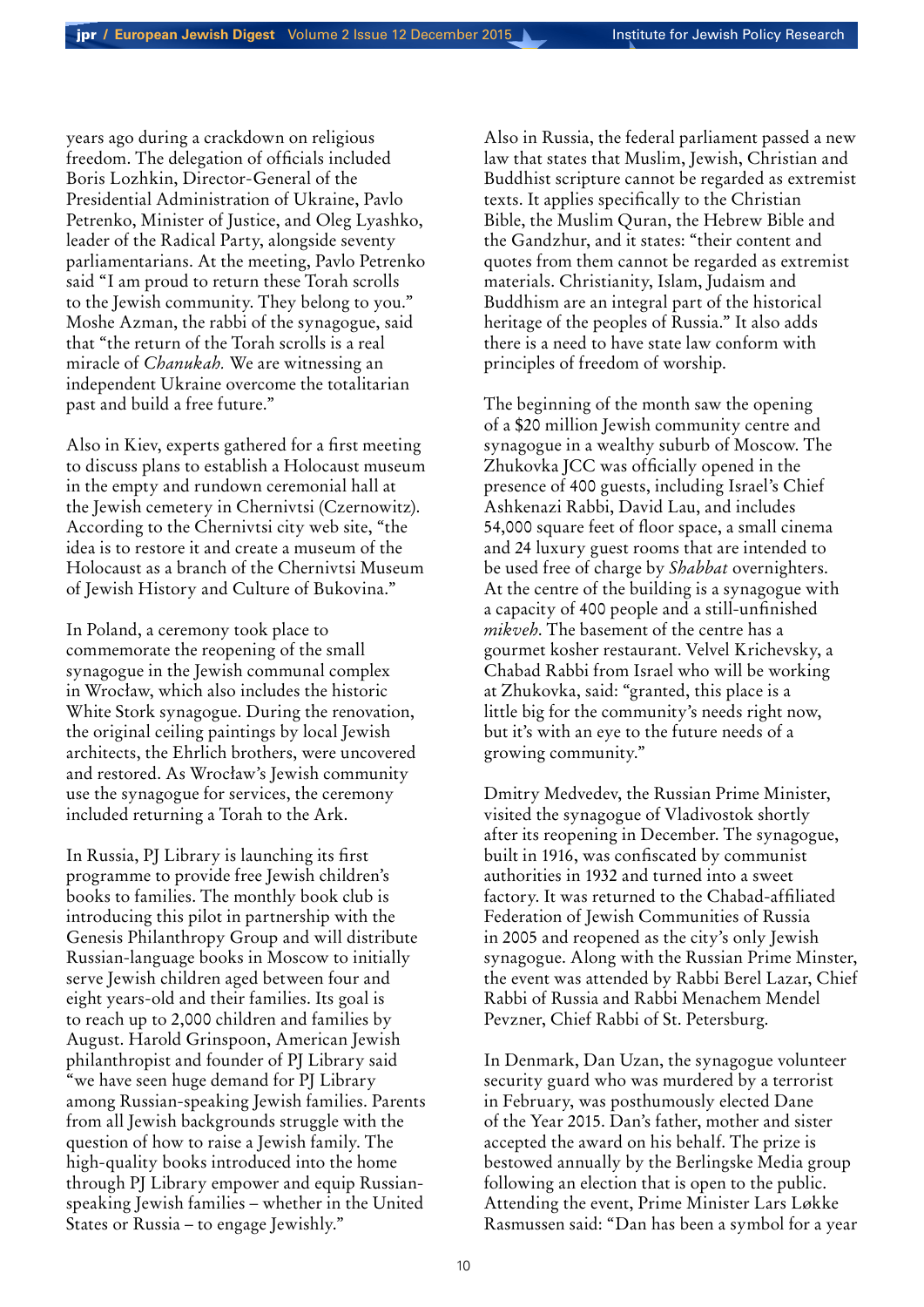marked by harsh circumstances. Dan has been a tragic picture of the threat under which Danish Jews are living. But first and foremost, Dan a real Danish everyday-hero. He stood out there at the front, even when it involved taking risks."

In Rome, Jewish souvenir vendors staged a protest against recent edicts barring street vendors from operating near the Vatican. About 100 mainly Jewish vendors, known as *urtisti*, assembled in front of the Vatican bearing signs with slogans such as "History is repeating itself" and "Pope Francis – Roman Jews ask for help for the right to work." Souvenir vending is a tradition among some Roman Jewish families going back to the nineteenth century, when a papal edict allowed Jews to sell rosaries to Catholic pilgrims. Some of the protestors wore yellow Stars of David, similar to those the Nazis required Jews to wear. A spokesman for them said that they were worn "because the latest measures taken by the city seem to be aimed at Jews."

In the Vatican, a new document from a Papal commission stated that whilst Catholics are called to witness to their faith in Jesus before all people, including Jews, the Catholic Church "neither conducts nor supports" any institutional missionary initiative directed toward Jews. The document further adds that Christianity and Judaism are intertwined and God never annulled his covenant with the Jewish people. As a result, "the Church is therefore obliged to view evangelisation to Jews, who believe in the one God, in a different manner from that to people of other religions and world views." How God will save the Jews if they do not explicitly believe in Christ is described as "an unfathomable divine mystery."

In France, a record high number of French Jews made aliyah in 2015, but the dramatic increase on 2014 figures that was predicted at the beginning of the year failed to materialise. Latest statistics from the Israeli Ministry of Immigrant Absorption showed more than 8,000 French Jews moved to Israel in 2015, up from 7,000 in 2014*.* 1

In Germany, the Reform movement awarded Chancellor Angela Merkel its top honour – the Abraham Geiger Prize – for her commitment as

"guarantor of basic democratic values and freedom of religion." The German Chancellor is donating the funds to the 'Dialog Perspectives' programme of the Ernst Ludwig Ehrlich Studienwerk, a foundation for talented Jewish students.

Also in Germany, a new Torah scroll in Marburg was completed with the help of local religious leaders. To commemorate the congregation's tenth anniversary, Bilal El-Zayat, President of the Islamic Community of Marburg, as well as local Protestant and Catholic clergy and the city's mayor, helped Rabbi Josef Chranovski write the last few letters of the scroll. El-Zayat said: "especially at a time when agitators draw ever bigger crowds and shout, it's more important than ever to seek moderation and show what connects us all."

In Berlin, an argument broke out following the election for the leadership of the local Jewish community. After the results were announced, the Emet party, which came second, said it was considering "further steps" following the discovery of an unopened ballot box. They said it suspected vote manipulation by the winners Koach, led by incumbent president Gideon Joffe. Sergey Lagodinsky, Emet's candidate, said: "the discrepancy between the results in the polling stations and the absentee ballots, as well as the sudden discovery of a dubious extra ballot box, must be carefully checked."

In the UK, over 100 Jewish, Christian and Muslims people came together at the Jewish Museum in Manchester to discuss antisemitism and Islamophobia. Chaired by Dr Jane Clements, the Director of the Council of Christians and Jews (CCJ), the panels included Dr Dave Rich of the Community Security Trust, Dr Mustafa Baig, from the centre for the Study of Islam in the UK at Cardiff University, Professor Philip Alexander from the University of Manchester, Imam Qari Asim of Leeds Makkah mosque, and the head of RE at King David School, Rabbi Benjamin Rickman. Imam Qari Asim said: "we must join hands and heads to eliminate prejudice, bigotry and intolerance from our society – whether it be antisemitism, anti-Muslim hatred or hatred towards other minority communities. There should be no place in Britain for any kind of prejudice and hatred." The event was hosted by the International Abrahamic Forum (IAF), in partnership with CCJ, 3FF and the Manchester Muslim Jewish Forum.

<sup>1</sup> Note that official statistics from Israel's Central Bureau of Statistics based on last country of residence show counts of 6,547 for 2014, and 6,627 for 2015.